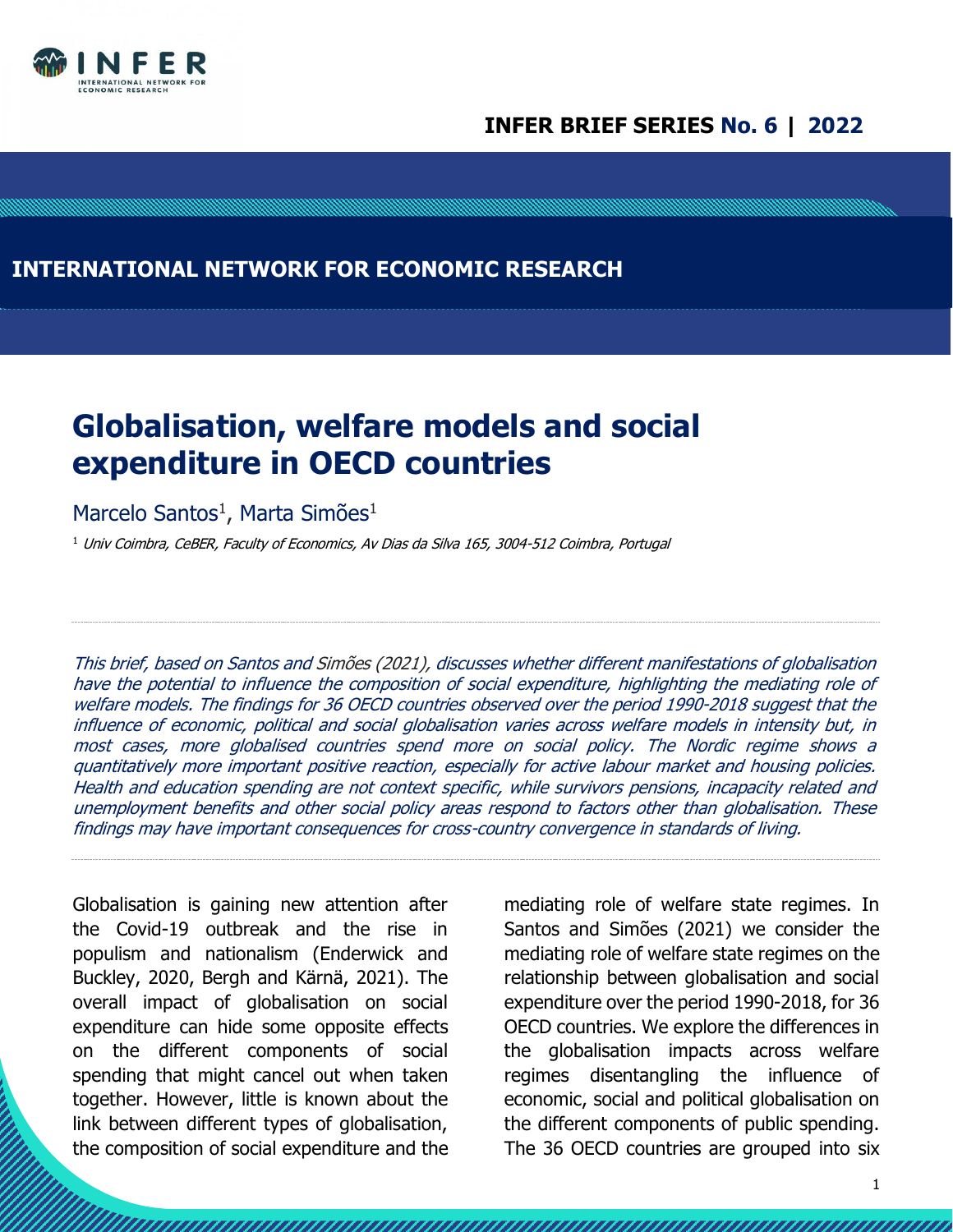welfare state regimes based on the recent works of Tridico and Paternesi Meloni (2018) and Hein et al. (2021): Nordic, Corporatist, Liberal, Mediterranean, Central and Eastern European Countries (CEEC) and Others. Figure 1 illustrates the results obtained for the impact of overall globalisation and its dimensions across welfare state regimes for total public social expenditure and some of its components, old age pensions, active labour market policies (ALMP) and housing. The reference group is the Nordic regime. These results suggest that the reaction of different components of social spending is regime specific in terms of intensity. However, in most cases, this reaction is positive, supporting the view that globalisation leads to higher social expenditure. Indeed, voters ask for more state intervention that promotes welfare for all citizens to compensate for possible adverse economic and social effects of globalisation.

More specifically, the different dimensions of globalisation affect more or less social

expenditure and its composition. Economic globalisation reduces spending on ALMP in almost all regimes (the exception is the Nordic regime) and in particular in the Others regime. For health and education expenditures the impact of overall globalisation and its different manifestations is positive and our findings suggest no welfare regime specific differences.

Globalisation has been investigated mostly in economic terms, but political factors are also considered. The participation in international organisations and social globalisation, with its higher awareness of the welfare regimes in other countries, act independently and differently from economic globalisation. The results obtained (see Figure 1) suggest that the relative pace of change of each manifestation of globalisation may have different consequences for the dynamics of social expenditure across welfare state regimes and consequently on the respective future economic outcomes.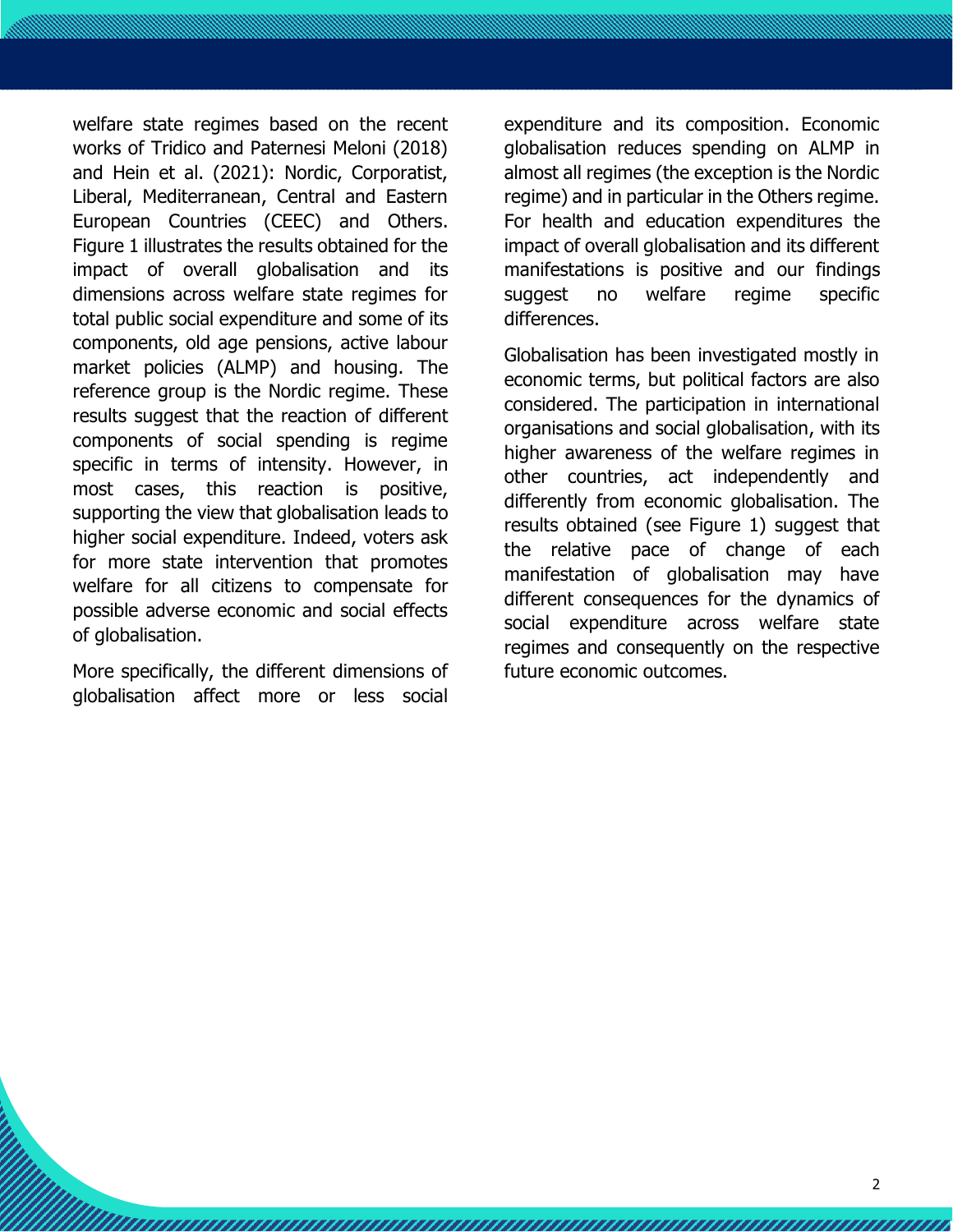### **Figure 1: Results for the relationship between dimensions of globalisation and some categories of social expenditure across welfare state regimes**



Selected results for the relationship between different types of globalisation and some of public spending components. Corp -<br>Corporate regimes, Lib - Liberal regimes, Med - Mediterranean regimes, CEEC - Central and Easter Other types of regimes. Dots incorporated in lines stand for values that are statistically significant. All interaction terms should be interpreted as comparative values to Nordic regimes.